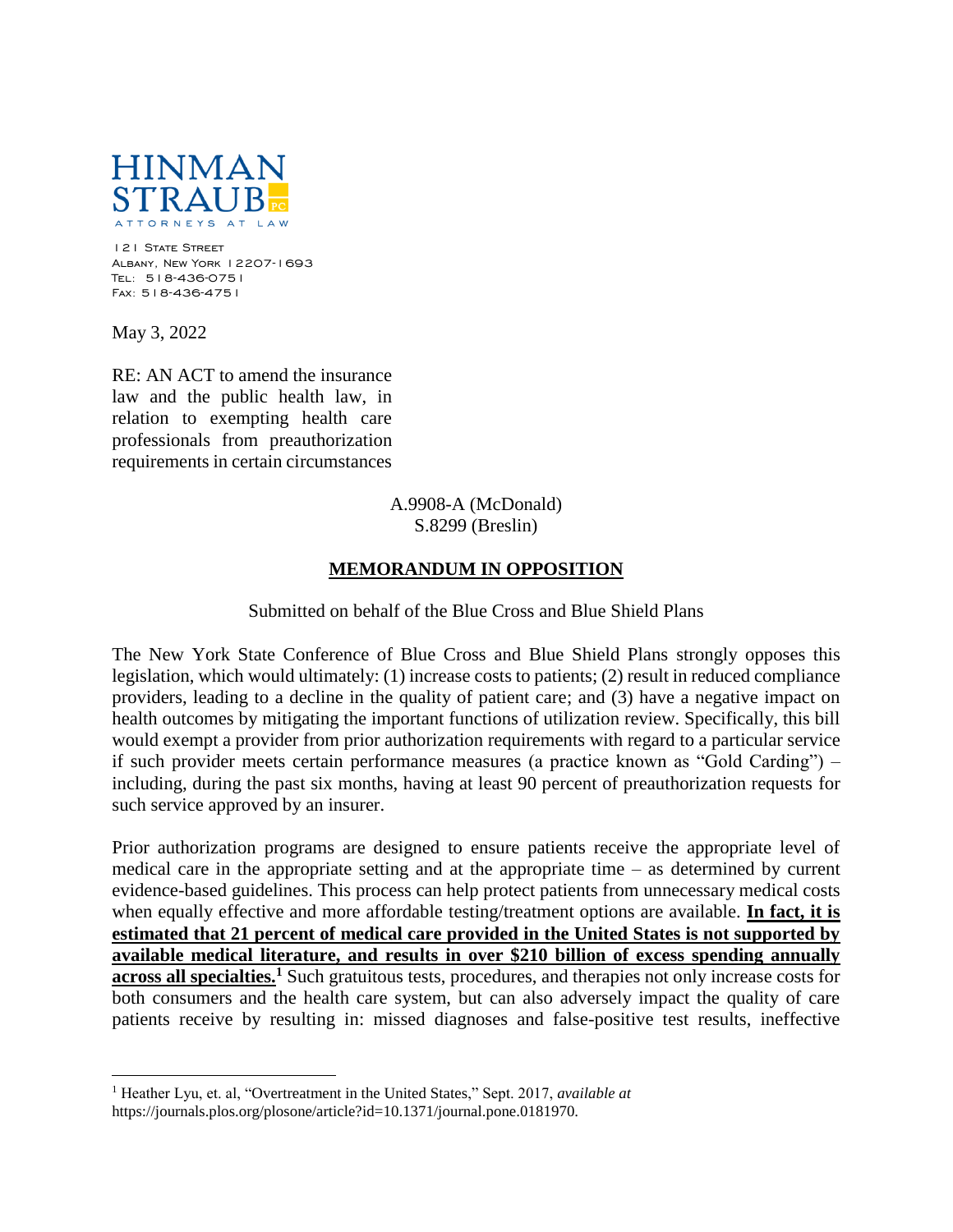procedures and treatments, avoidable complications, and needless exposure to and potentially cancer-causing radiation.

Proponents of Gold Carding cite concerns about administrative burdens associated with prior authorization requirements, and argue that only providers with a proven record of ordering appropriate and medically necessary care would be able to take advantage of such measures. **However, as Gold Carding removes incentives for practitioner compliance with evidencebased guidelines, such practices have repeatedly been shown to reduce patients' quality of care provided**. A study published in *The New England Journal of Medicine* found that, when compliance incentives were removed for physicians in primary care practices in the United Kingdom, there was an immediate decline across 12 quality-of-care indicators.<sup>2</sup> In contrast, there was little change in performance regarding six quality measures for which incentives were maintained.<sup>3</sup> This indicates that practices such as Gold Carding may obviate benefits to patients that result from utilization review practices by removing incentives and requirements for practitioners. Indeed, plans have implemented "gold carding" programs with mixed success: frequently providers will game the process, move in and out of the privileges, and, without significant oversight, flexibility and monitoring, the programs end up costing customers in the form of increased premiums or retroactive denials.

Finally, this bill would interfere with several other important benefits derived from current prior authorization requirements, including: (1) providing patients with alternative recommendations; and (2) filling gaps in clinical competency. With regard to the former, during the prior authorization process, health plans follow evidence-based guidelines and provide alternative recommendations when available – even when it means recommending an appropriate alternative that may be more expensive. If Gold Carding became law in New York, the opportunity to offer these alternative recommendations is lost, potentially resulting in the provision of lower-quality, unsafe, or unnecessarily costly care for patients. Similarly, with regard to clinical competency, prior authorization practices help improve health outcomes by ensuring the latest evidence-based clinical information serves as the foundation of decisions regarding patient care. Providers with a deep knowledge and extensive experience in one clinical area may not necessarily have such expertise in other specialties, as needed to holistically treat a patient. With Gold Carding, there is no opportunity to fill in these gaps in knowledge during a review process because qualifying providers are automatically approved for all service requests – even if the request falls outside of their specialty. For example, a neurologist who is highly skilled in using brain magnetic resonance imaging ("MRI") procedures to assess patients with headaches may not be as experienced in using a joint MRI to assess a patient with knee pain, but both procedures would be automatically approved if the practitioner qualified for Gold Carding.

For all the foregoing reasons, we strongly oppose the passage and enactment of this bill.

Respectfully submitted,

 $\overline{a}$ 

<sup>&</sup>lt;sup>2</sup> Mark Michen, M.B.A. et. al., "Quality of Care in the United Kingdom after Removal of Financial Incentives," Sept. 2018, *available at* [https://www.nejm.org/doi/full/10.1056/NEJMsa1801495.](https://www.nejm.org/doi/full/10.1056/NEJMsa1801495) 

<sup>3</sup> *Id.*